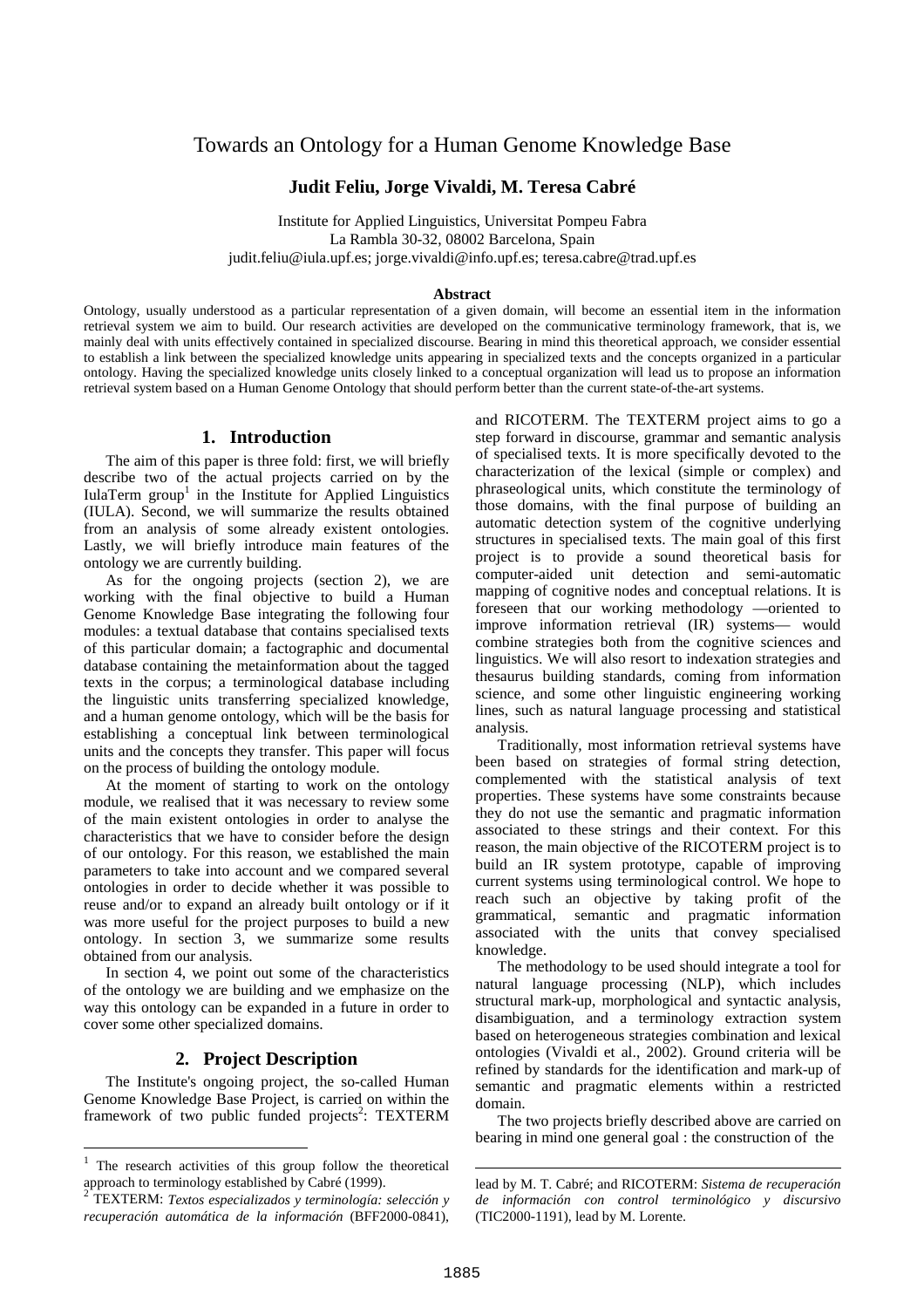

Figure 1: Human Genome Knowledge Base Project: an overview

Human Genome Knowledge Base, whose architecture is shown in Figure 1.

In this figure, we show the tight relation between the four modules that take part in this knowledge base:

- Textual database: it contains actual documents directly related to the human genome domain. We collect texts in three languages: Catalan, Spanish and English.
- Document and factographic database: it registers bibliographic information about the texts in the textual database and metadata related to the genome domain.
- Terminological database: specialized knowledge units extracted from texts are introduced in this database and they are linked to concepts in the ontology.
- Ontology: concepts and their corresponding knowledge units entered at the terminological database appear in a knowledge organization based on a set of both hierarchical and non hierarchical conceptual relations.

For each of the above mentioned modules, we foresee different enlarging procedures. As shown in Figure 1, a particular corpus processing module is responsible for obtaining and processing specialized texts. At this stage, we rely on the experience gained in the compilation of an LSP corpus<sup>3</sup>. Concerning the three other modules mentioned, we are currently working on their developement in cooperation with domain specialists.

The organization proposed for the knowledge base allows a complete interaction between the four modules. Thus, the terms registered in the terminological database will be linked to both the ontology and the documents from where they have been retrieved. The resulting set of knowledge will be used for different tasks, such as, document indexation and summarization, machine translation support, etc.

#### **3. Main already existent ontologies review**

In our theoretical approach, terminology is defined as a set of specialized knowledge units used in a given domain. And a term is conceived as a set of relations centered in a lexical or lexicalised unit. For this reason, it seems plausible to use ontologies in order to map specialised knowledge contained in a domain-specific corpus and, consequently, to describe specialised knowledge units transferred by linguistic units (or terms) and the relationships among them.

The first step to be taken was to check if it was possible or not to reuse an already built ontology. As a working starting point, we set main parameters to be taken into account to evaluate and create an ontology (section 3.1) and, on the basis of these parameters, we compared five existent ontologies (section 3.2).

#### **3.1. Design criteria**

Specialised knowledge mapping is a hard task and most efforts must be directed in the ontology design. Ground principles become an essential working point and some of the basic decisions to be taken concern:

- a) The coverage required to the ontology: i.e., number of concepts collected.
- b) The end purpose of the application that will use the ontology: i.e., the characteristics of the ontology (domain, coverage, node representation, etc.) behind a particular tool will be determined by the application constraints. The requirements for an ontology used in a semantic web or in a

 <sup>3</sup>  $3$  See the following URL for details about this corpora: http://www.iula.upf.es/corpus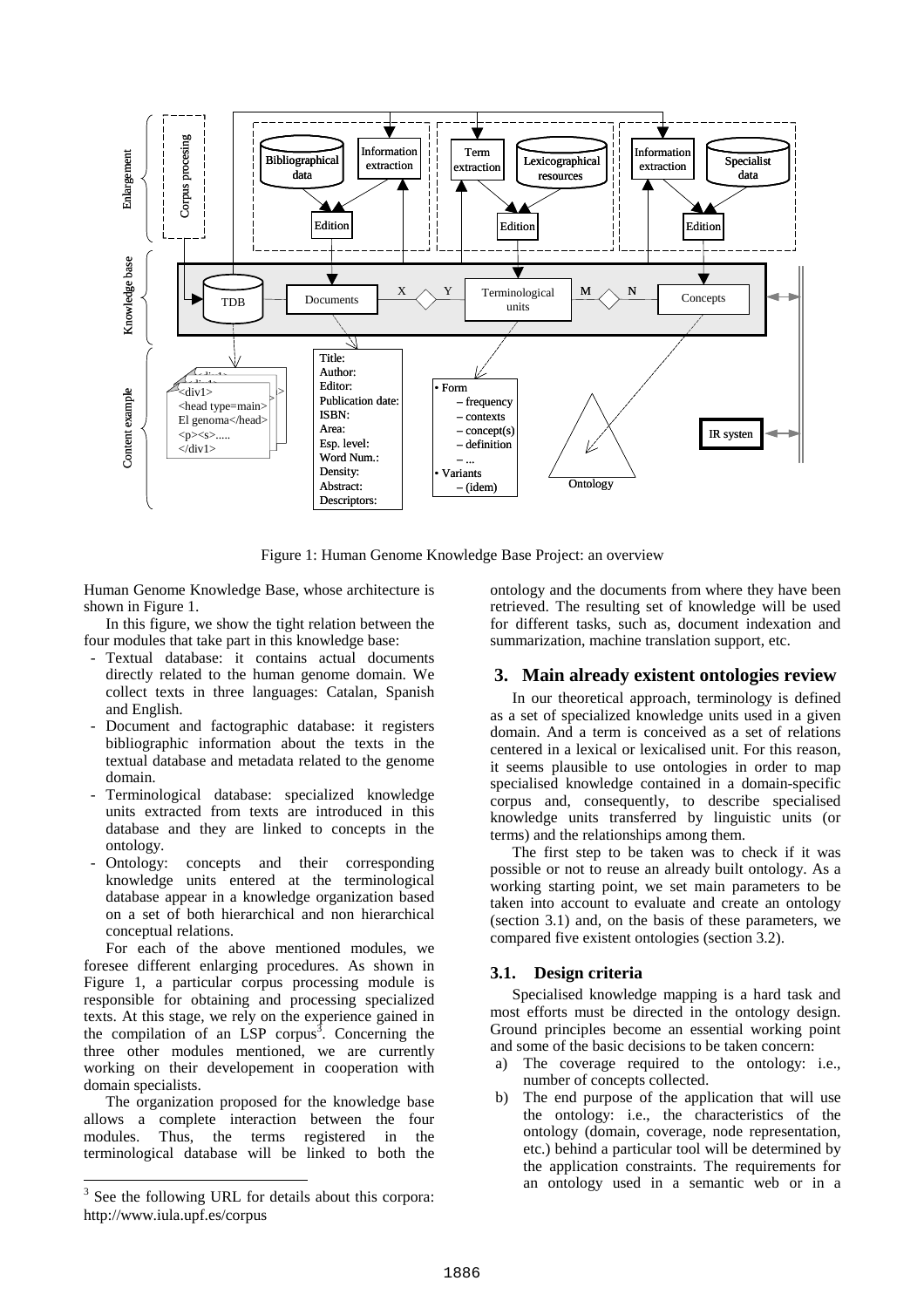machine translation system would be very different.

- c) Top nodes of the ontology. Traditionally, top nodes of ontologies have been entities, properties and relations. However, in some cases the number of top nodes may increase and differ (for example, WN uses eleven tops and it does not include relations among them).
- d) The conceptual relations allowed in the ontology. "Is-a" is the basic relation of any ontology but some other conceptual relations are also possible and even necessary for some applications. Then, the number of conceptual relations is not a closed list. Some general relations such as meronymy are generally used while specific relations such as "affects" are more present in specific domain ontologies (see UMLS for medicine). Enlarging the number of relations enriches the ontology but it makes it difficult to maintain consistence.
- e) Use of inheritance. Inheritance is a general mechanism to add information to a particular node in a compact and easy to maintain way. According to this mechanism, the corresponding node and all its hyponyms share such information. The "simple monotonic inheritance" is the simplest mechanism. It means that each node inherits properties only from a single ancestor and the inherited value cannot be overwritten at any point of the ontology. This inheritance method has problems to manage real situations (like exceptions handling). This situation may be overcome by using "multiple inheritance" (each node may inherit properties from one or more ancestors) and/or "default inheritance" (a node may locally overwrite the value of an inherited property). Contradiction arises when a node inherits incompatible values for a single property coming from different ancestors. Mechanisms mentioned above do not solve this problem but some solutions mainly based on a deep control of the hierarchy have been proposed. For example, the "orthogonal inheritance" suggests gathering the data and allowing multiple inheritance from different groups only.
- f) Node representation. Concepts may be indicated by means of a label (case letter, numbers, etc.) or structured information (feature structure).

Traditionally, and besides the above mentioned criteria, ontologies are usually classified from different points of view:

- general (i.e., WN [Fellbaum *et al.*, 1998]) or domain specific (i.e., ULMS [NLM, 1998]),
- generic (i.e., EWN) or built for a particular application (i.e., µKosmos),
- episodic or encyclopedic ontologies (i.e., Cyc [Lenat *et al*., 1990]),
- lexical (i.e., EWN) or conceptual (i.e., Cyc) ontologies.

The analysis of the above mentioned ontologies has allowed us to isolate the main characteristics concerning their criteria design and general structure. Our analysis<sup>4</sup> covers in depth the following five well known

ontologies: Cyc. EuroWordNet, ukosmos, SIMPLE<sup>5</sup> and UMLS.

# **3.2. Comparative analysis**

In this section, and having reviewed most outstanding features of the five former selected ontologies, we will analyse some of the key parameters that have to be taken into account in order to evaluate an ontology. It has to be pointed out that since they are very different ontologies, a direct comparison is a very difficult task.

However, some characteristics are in fact comparable. In this sense, the elements reviewed in the comparative analysis are the following: management facilities, expressiveness, application field, ontology type and size, granularity and completeness. We want to explicitly mention at this point that, from now on, all information given about µKosmos has been extracted through the management tool OntoTerm®, which has allowed us to have access in depth to the ontology organization.

#### **3.2.1. Management facilities (enlargement and modification)**

A very important aspect in developing an ontology is the availability of tools helping to keep consistency in the whole system. This section reflects the tools that could be used to update each resource. As far as we know, the available tools are the following:

*Cyc*. No indication has been found about the existence of management tools.

*EuroWordNet*. For Spanish and Catalan versions of EWN, there are some management tools, mainly designed to enlarge the ontology. There is also a browser in Internet.

 $\mu Kosmos$ . The tool used for this evaluation is OntoTerm®, an ontology management application. It provides a user friendly interface for adding concepts, relations and lexical entries.<sup>7</sup>

*SIMPLE*. In Bel *et al.* (2000) it has been mentioned the existance of some tools at least for the Spanish and Catalan language.

*UMLS*. The only tool included in the UMLS distribution is MetamorphoSys, a systems that allows to customize and create subsets of the UMLS Metathesaurus in order to better meet the user needs.<sup>8</sup>

### **3.2.2. Expressiveness**

All ontologies analysed present very different types of formalisms. One of the main distinctive parameters in order to evaluate these ontologies is the concept and the expression of relations in each of these formalisms.

 <sup>4</sup> See Feliu et al. (2001) for a more detailed description of each ontology.

<sup>&</sup>lt;sup>5</sup> SIMPLE is not oriented to build an ontology as it is understood in this paper. In contrast, it represents an attempt to encode lexical semantics information for an important number of languages.

The browser is reachable at the following url: *http://nipadio.lsi.upc.es/cgi-bin/public/wei2.html*. 7 A demo version of this tool is available at:

*http://www.ontoterm.com.*<br><sup>8</sup> Some possible user needs are to exclude vocabularies as

required for License Agreement, to exclude non useful vocabularies, to personalize the resource, and so on.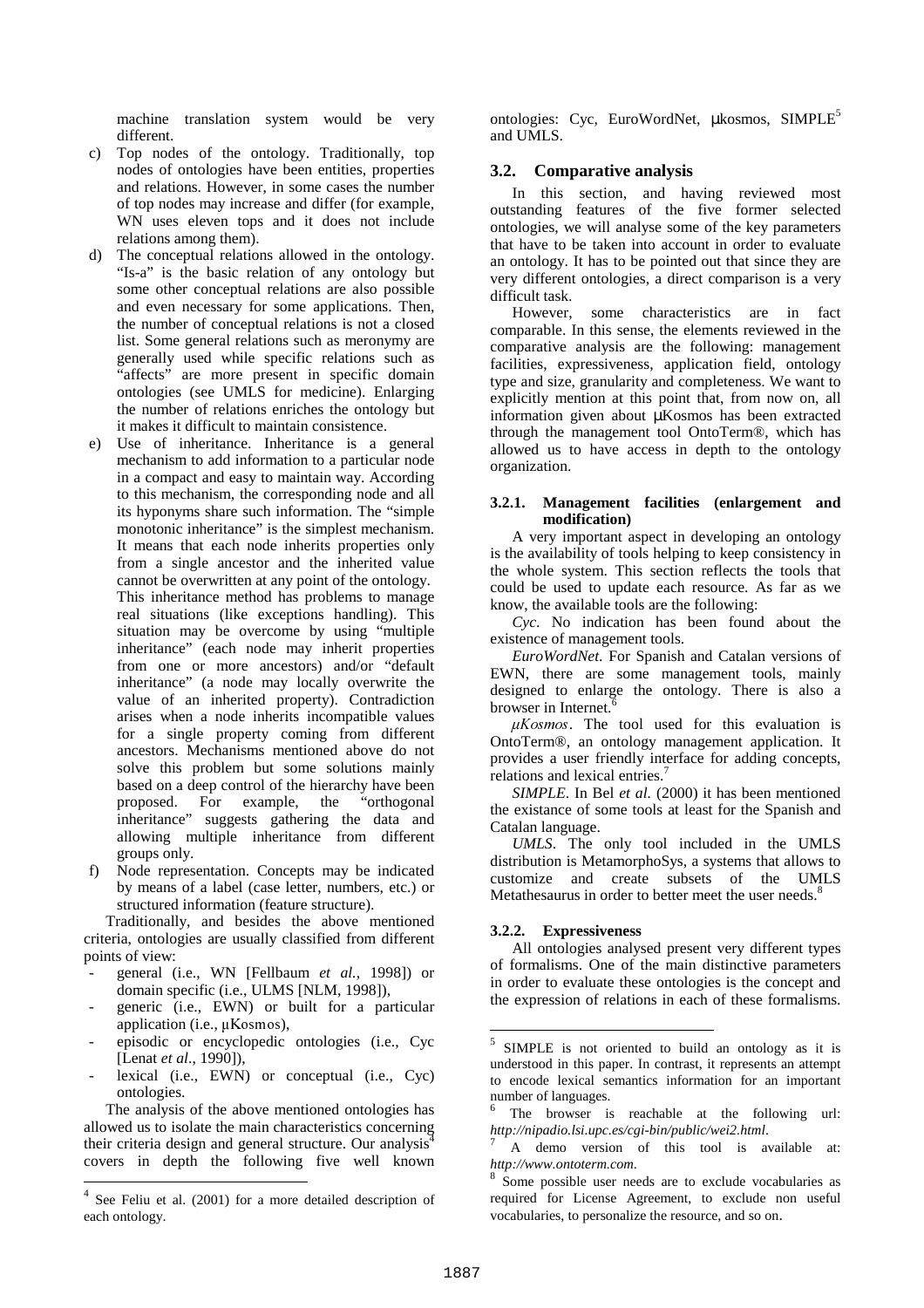A brief comment on these characteristics is indicated below:

*Cyc*: It uses CycL, a representation language, which is essentially a form of First Order Predicate Calculus with some additional features such as: equality, augmentations for default reasoning, skolemization, and some second-order features (e.g., quantification over predicates is allowed in some circumstances).

*EuroWordNet*: It describes concepts (called synsets) as a set of variants. There are a finite number of relations and its management tool is restrictive about the type of relations included. It defines a top ontology according to main lexical-semantics<sup>9</sup> principles. Semantic information for each concept is inherited from its ancestors except for the cases where some parts of this information are redefined.

µ*Kosmos*: Concepts are described by their position in the ontology and by the indication of their properties and values.10 Relations are not restricted in number but it is required to define, for each direct one, the corresponding inverse relation. µKosmos allows multiple inheritance which, using the management tool, can be visualized as exclusive or cumulative for every concept.

*SIMPLE*: Each lexical unit is described using a system of types organized through the principles of orthogonal inheritance (according to Pustejovsky 1995). All semantic information is added to refine linguistic information (i.e. semantic types for each kind of argument, relations between semantic units).

*UMLS*: Each concept placed in the semantic network is just described by a denominative tag. Concepts are related among each other by a rich set of medical-specific, controlled number of relationships. UMLS presents *a priori* a simple inheritance mechanism but it is possible to block this process when needed.

Two different groups can be differentiated from the analysed ontologies. A first group with ontologies that have hierarchies and information associated to each node of the hierarchical structure (i.e.: EWN, µKosmos and UMLS). A second group, constituted by the other two ontologies mentioned (Cyc and SIMPLE), where the information is quite differently organised and represented.

However, all ontologies include some kind of definition for the concepts contained. The expression of definitions in natural language is given in a number of different ways: formal definition, glossa, examples, explanatory context, and so on.

### **3.2.3. Application field**

Most of the ontologies analyzed in this paper are not domain-specific. Keeping aside UMLS, which is devoted to the medicine domain, all other ontologies cover general information. In spite of the later consideration it has to be mentioned that the general ontologies do not have all the domains equally developed. Thus, µKosmos has considerably developed those branches of the ontology concerned with the jointventure domain. Finally, EWN has asymmetrically developed the different domains it tackles.

#### **3.2.4. Ontology Type**

Talking about the ontology type, it is important to notice that both EWN and SIMPLE are conceived from the point of view of the lexicon, that is, they are lexical ontologies. Conversely, µKosmos, UMLS and Cyc may be classified as conceptual ontologies. Except for the later, information is represented by concepts which are expressed with different labels containing all information required (see expressiveness above) in order to convey their meaning.

#### **3.2.5. Size, granularity and completeness**

The size of all the resources analysed is very different. Table 1 shows the global sizes for each resource in the different languages considered.

| Resources                 | Ontology | Size for each language |         |         |
|---------------------------|----------|------------------------|---------|---------|
|                           |          | English                | Spanish | Catalan |
| vc                        | 3.000    | 14.000                 |         |         |
| <b>EWN</b>                |          | 90.000                 | 50.000  | 20.000  |
| $\mu$ Kosmos <sup>1</sup> | 4.800    |                        |         |         |
| <b>SIMPLE</b>             |          |                        | 3.000   | 3.000   |
| ML S                      |          | 800.000                | 30.000  |         |

Table 1. Analysed resources: size comparison

## **4. Genome Ontology Building Process Outline**

In this section, we make some brief comments on the decision to build a new ontology taking profit of some information and design parameters of the ontologies reviewed. Finally, we also present some relevant aspects of the new ontology we are still working on.

Aiming at a general ontology that allows enlargement, we had to leave aside Cyc, UMLS and SIMPLE. In the case of Cyc, it is produced by a private company and it is not publicly available. Moreover, and according the information retrieved from literature, it seems difficult to deal with. As for UMLS, it is a domain-specific ontology about medicine. SIMPLE is oriented to add lexical semantics information to a dictionary and it can not be considered as an ontology itself. However, UMLS has been an important source to enlarge the selected ontology for our project and SIMPLE has also been useful in order to complete and refine linguistic information for NLP.

Both remaining ontologies,  $\mu$ Kosmos and EWN, are general domain ontologies that satisfied the basic

 <sup>9</sup> These semantic principles of the lexicon are established following Pustejovsky (1995).

<sup>10</sup> A natural language definition of most concepts can be visualized using the management tool OntoTerm®.

<sup>&</sup>lt;sup>11</sup> There are a number of lexical modules (English, Japanese and Spanish) for µKosmos but the number of lexical entries is not indicated. In OntoTerm® implementation, the system provides a tool for including all lexical information for many languages (the system provides a picking-list of ISO language codes) related to a particular concept. Lexical information is organised according to the languages concerned using a previously designed template.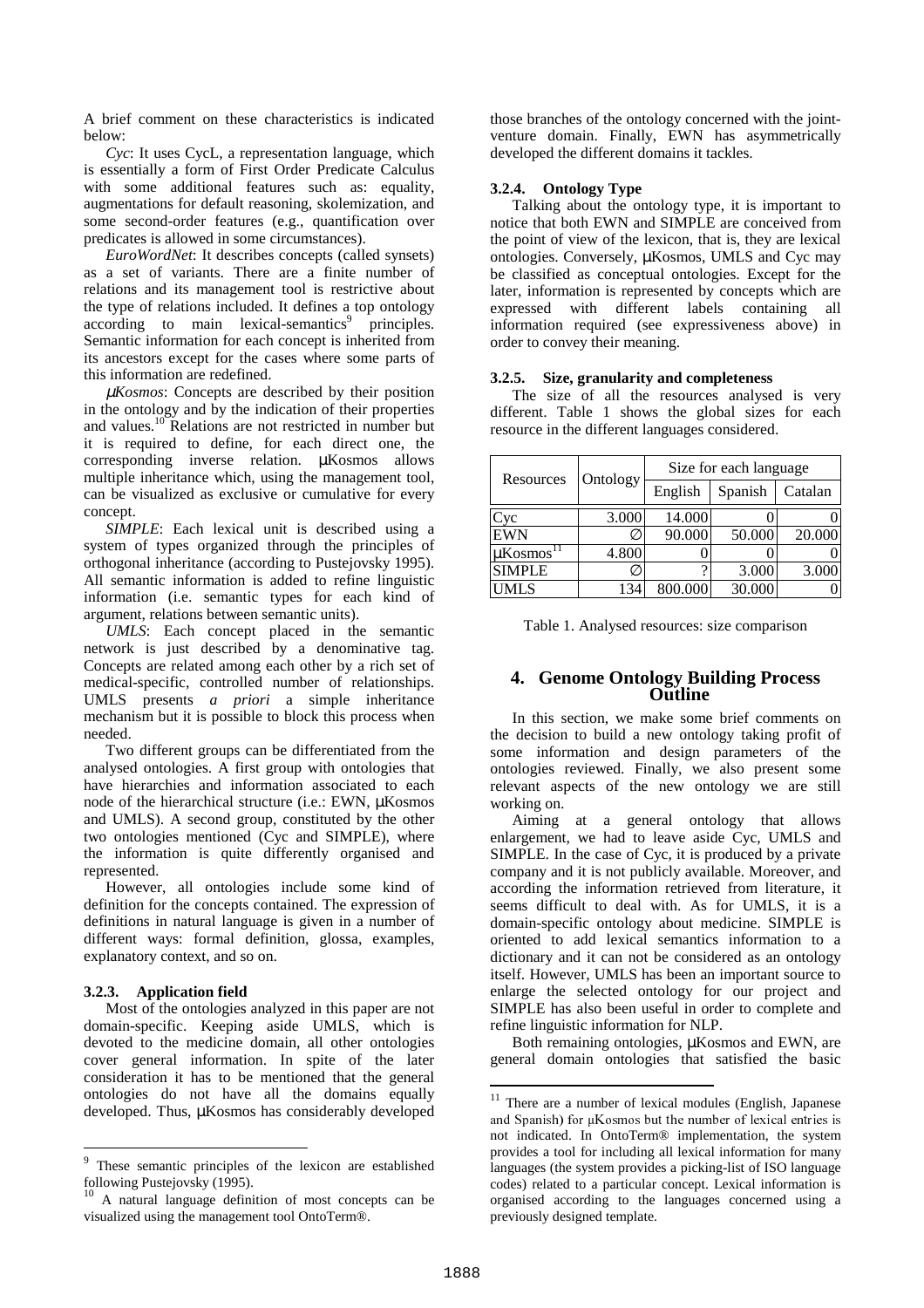requirements of the IULA's ongoing project. In spite of this, we found important differences between such resources. Table 2 indicates the most salient parameters of both resources.

| Parameter                | $\mu$ Kosmos<br>(OntoTerm®) | <b>EWN</b> |
|--------------------------|-----------------------------|------------|
| l'ype                    | Conceptual                  | Lexical    |
| Completeness             | Medium                      | High       |
| Coverage (Medicine)      | Low                         | High       |
| <b>Implementation OS</b> | Windows                     | $\ln$ ix   |

Table 2. Main characteristics of  $\mu$ Kosmos and EWN.

It is obvious that any ontology is tied to its management tool. So, the final selection had to take into consideration both aspects: facility and adequacy of the ontology and an appropriate management environment for its development.

The complete analysis and comparison lead us to follow the µKosmos design adopted by OntoTerm® because it is conceived on the basis of two separated modules: the ontology (ontology module) and the lexicon (terminological module). We believed that this approach would fulfill our project requirement. However, some of the reviewed ontologies are being used as a reference for enlarging our ontology, mainly UMLS and EWN. EWN has also become a pattern to follow in the specification of conceptual relations and in the treatment of some non-nominal units such as verbs and adjectives. Another essential information source is the support given by a specialist from this domain.

OntoTerm® is the only available management tool related with the ontologies reviewed that allowed us to build an ontology integrating, at the same time, the ontology and a lexical resource, that is, a terminological database. See Moreno et al. (2000) for a complete description of this tool.

We have used OntoTerm® to create the ontology and we have already introduced about 260 concepts. This tool provides 21 preestablished core nodes which are a system constraint derived from the implementation of basic top nodes of µKosmos (i.e., all; event; object; property [top nodes], etc.).

A brief example of conceptual organization in the ontology is depicted in Figure 2. It shows for the concept 'transcription' the 'is-a' relation, as well as some other conceptual relations kept with other nodes of the ontology. The non-hierarchical conceptual relations defined in this ontology directly derive from those presented at Feliu (2000). A part from the hierarchical relation, we indicate the meronymy relation ('stage-of') as one of the six types of the 'part-of' relation. Moreover, it is also indicated the instrument relation by means of 'used-for', and finally, the associative relation, expressed by 'associated-with'. The latter relation deserves a particular comment because it will be useful in order to determine one of the possible senses of a concept used in more than one domain. Imagine the concept 'transcription' which can be at least linked to 'DNA' and 'book' concepts. In our approach, we indicate as many associations as possible and, in a further step, the proper sense of 'transcription' will be emerged according to the domain instantiation

of the concept related. We hope the use of this mechanism will allow us to introduce some other domains in our ontology. In this case, there will be a number of concepts common to all domains and some other which would be differentiated. This working methodology should allow us to use the same ontology in an information retrieval system covering one or more domains.



Figure 2. Sample of the concepts organisation

### **5. Conclusions and future work**

In this paper we have described our research work carried on in order to build an ontology. After the mandatory previous review of the existent ontologies, we have presented main design criteria for the selection of a particular ontology and its management tool.

We are aware it is the first step of a long-term project. Future work will follow two main research lines. On the one hand, considerable efforts will be devoted to enlarge and to link the four different modules of the Human Genome Knowledge Base. Terms will be extracted from the textual database and linked to the ontology, which will be updated when necessary. On the other hand, incipient work will be carried on the final application of the project. Thus, it will be necessary to design main lines of the information retrieval system using this ontology. Once this application will be finished, we hope to be able to confirm the initial hypothesis that an IR system using terminological control performs in a more refined way.

### **6. Acknowledgements**

We would like to thank Antonio Moreno for all his indications and interest in order to facilitate us the access to OntoTerm®. We also want to specially mention Marie-Claude L'Homme for her interest and valuable discussions on the subject.

The authors acknowledge the invaluable contribution of Eva Valero, for her help in the ontology construction.

### **7. References**

- Bel N. and M. Villegas (2000) "An introduction to SIMPLE". IULA's Workshop, December 2000.
- Cabré, M. T. (1999) *La terminología. Representación y comunicación. Elementos para una teoría de base cognitiva y otros artículos*. Universitat Pompeu Fabra. Institut Universitari de Lingüística Aplicada. Barcelona.